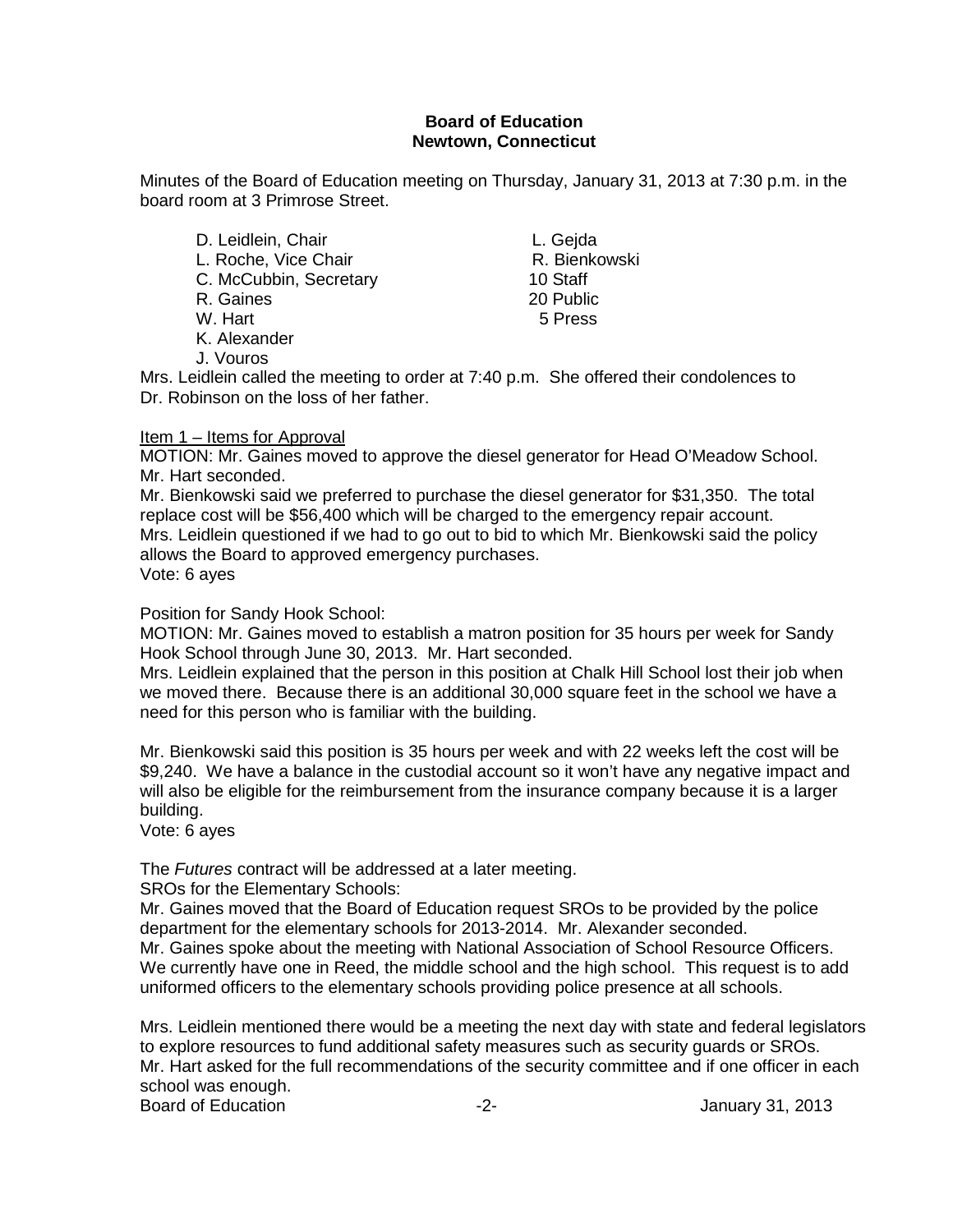Mr. Gaines said in discussions with Chief Kehoe and Captain Rios we determined to have unarmed security guards for our schools. The SROs would be non-Board of Education funded police officers. We don't have them in the elementary schools. We're comfortable with handling the need with a single uniformed officer and a security guard in each school. Vote: 6 ayes

Mrs. Leidlein said members of the National Center for Child Traumatic Stress Network from UCLA have been here to address the needs in the community.

#### Item 2 – Public Participation

Laura Terry, HOM PTA president and Cynthia Iaropoli, co-president, made the following statements.

The Head O'Meadow PTA will advocate for increasing the town and Board of Education budgets to provide improved security measures at all schools.

The Head O'Meadow PTA will advocate for increasing the town and Board of Education budgets to provide improved security measures including but not limited to two School Resource Officers at Head O'Meadow School.

Mrs. Iaropoli said there is a lot of support for what the Board has done.

Mr. Gaines said school resource officers come out of the town budget. There is no time frame for security committee report as they are waiting for proposals to come back before any decisions are made.

John Bello, Glenmore Drive, thanked everyone for their work regarding security and asked for the proposed coverage.

Mr. Gaines explained that the SROs are police who are armed. We currently have 2 uniformed officers at each school. We will replace one with a security guard previously trained in law enforcement but not armed.

Mr. Bello asked why the second person would not be armed also.

Mr. Gaines said it had been recommended that we don't need 2 armed officers at each school and we don't want anyone besides police to have arms on campus.

Mr. Bello recommended that both be armed.

Mr. Gaines trusts the recommendation of the professionals that 1 armed office will be a sufficient deterrent at this time as the police are not in specific locations in the schools.

Mr. Hart said someone who is armed needs retraining and needs to meet other criteria to be able to carry a weapon. In that case we would have to have multiple SROs. Mrs. Leidlein stated we are carefully studying the best practices for our schools based on what other schools have done. There is also input from the state and federal level.

Neil Johnson, Abbotts Hill, is his wife's residence. He is currently with the Virginia State Police. Typically SROs give a false sense of security. They won't always be at the front. His concern is access into the schools. An SRO would have challenged the gunman at Sandy Hook School but he wouldn't have the same firepower. He wants to see better restricted access to the schools and a hard measure put in place. Unarmed security guards cannot challenge anyone with a weapon.

Mr. Gaines believes the SROs are more capable and there are other measures underway for controlling access to the schools. Board of Education **-3-** Figure 2013 **January 31, 2013**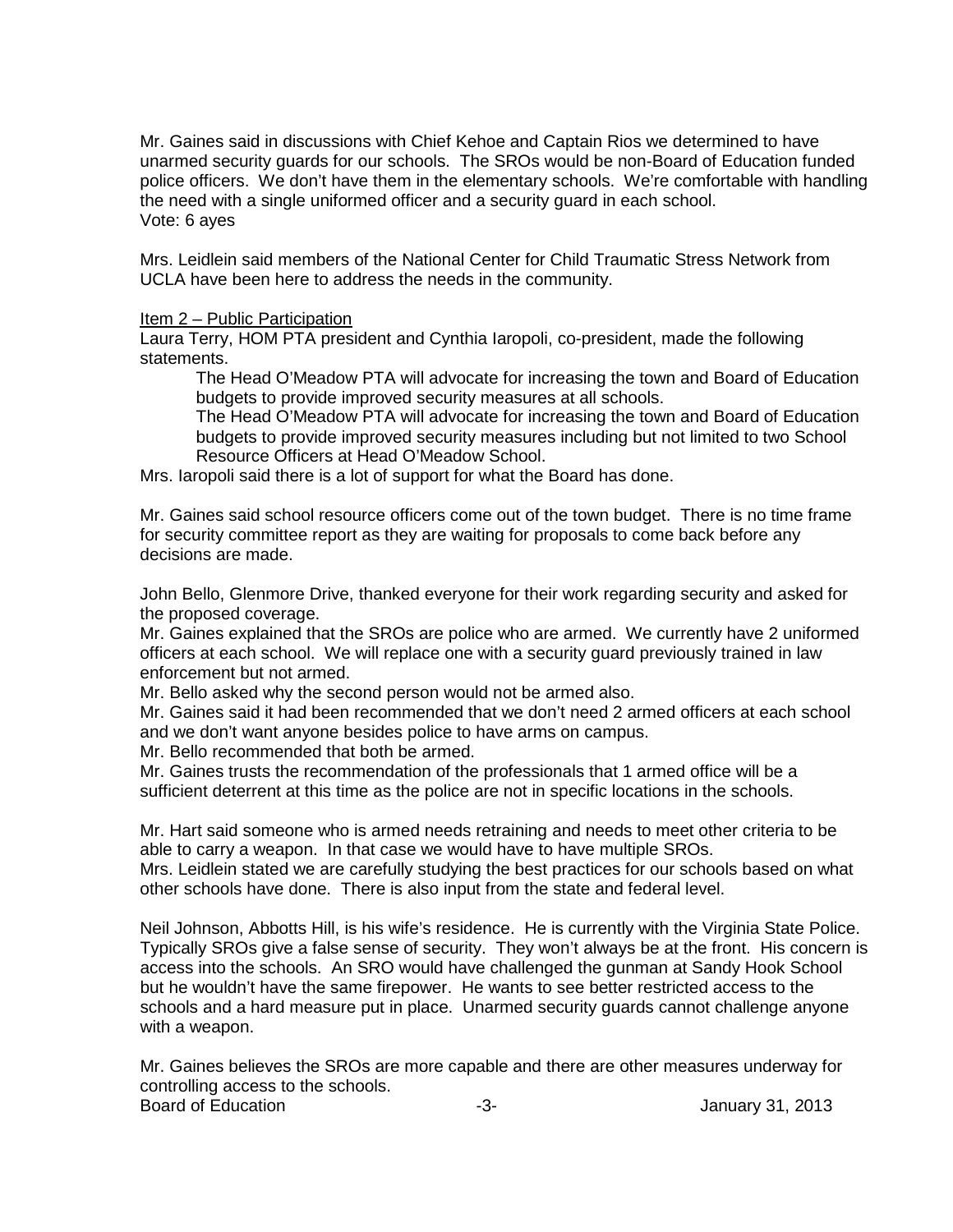Donna Lorenz, 6 Wedgewood Court, has a daughter in Head O'Meadow. We should go over and above to protect our children. She is not comfortable with one SRO and feels we should have 2. She urged the Board to recommend to the Board of Selectman to have 2 in the elementary schools.

Kathryn Singer, 10 Alberts Hill Road, asked the Board to look at the process and procedures from coming on school grounds. There is a lot of anxiety for the parents because there is not a lot of information coming out. We need piece of mind.

Michelle Hankin, Greenleaf Farms Road, asked the Board to look at the correct personnel for each building and put money into the best practices. Regarding the budget we need the Board to be our advocates to put forward what we need. Please consider putting forward what the children need and consider not cutting the budget.

Kinga Walsh, 21 Horseshoe Ridge, said that being taught by police officers has helped her children get to know them. She heard a rumor that security guards at the high school are carrying tasers to which Mrs. Leidlein said that would not be answered in a public forum. She asked about the grant which Mrs. Leidlein said there were multiple grants to explore which is why we were bringing in legislators.

Mrs. Walsh asked if there was a threshold for the budget which would be helpful for the public to know.

Amy Roman, Taunton Hill Road, appreciated the progress so far. We may want to consider what the public needs along with what the experts recommend. Other PTAs are making this issue a priority also. An SRO and a security guard are the absolute minimum for the schools. Parents support the Board of Education in making schools safe.

#### Item 3 – Budget

Mrs. Leidlein said we were still receiving information and she was not prepared to adopt budget this evening. The Board agreed.

Mr. Gaines stated that regarding the Head O'Meadow security issue, on Monday installation of cell repeaters will be started so the school will not be without cell service.

#### Pupil Personnel Budget:

Mr. Vouros wants to add counselors for the elementary schools to address the needs of the students who are beginning to show needs that should be addressed and also wants to add 2 positions for the gifted program. It would be good to find counselors with a background in gifted education.

Mrs. Haggard said the UCLA visitors are part of the decision making process for support. Mrs. Leidlein asked if a school psychologist would be able to understand and identify any sort of possible mental illness.

Mrs. Haggard said a guidance counselor supports the bigger picture for students and are more involved in student success planning and providing emotional support. The school psychologist has a higher level of training regarding educational evaluations and also has mental health training. Counselors would not identify mental health concerns but are an important part of the process for students in kindergarten through high school.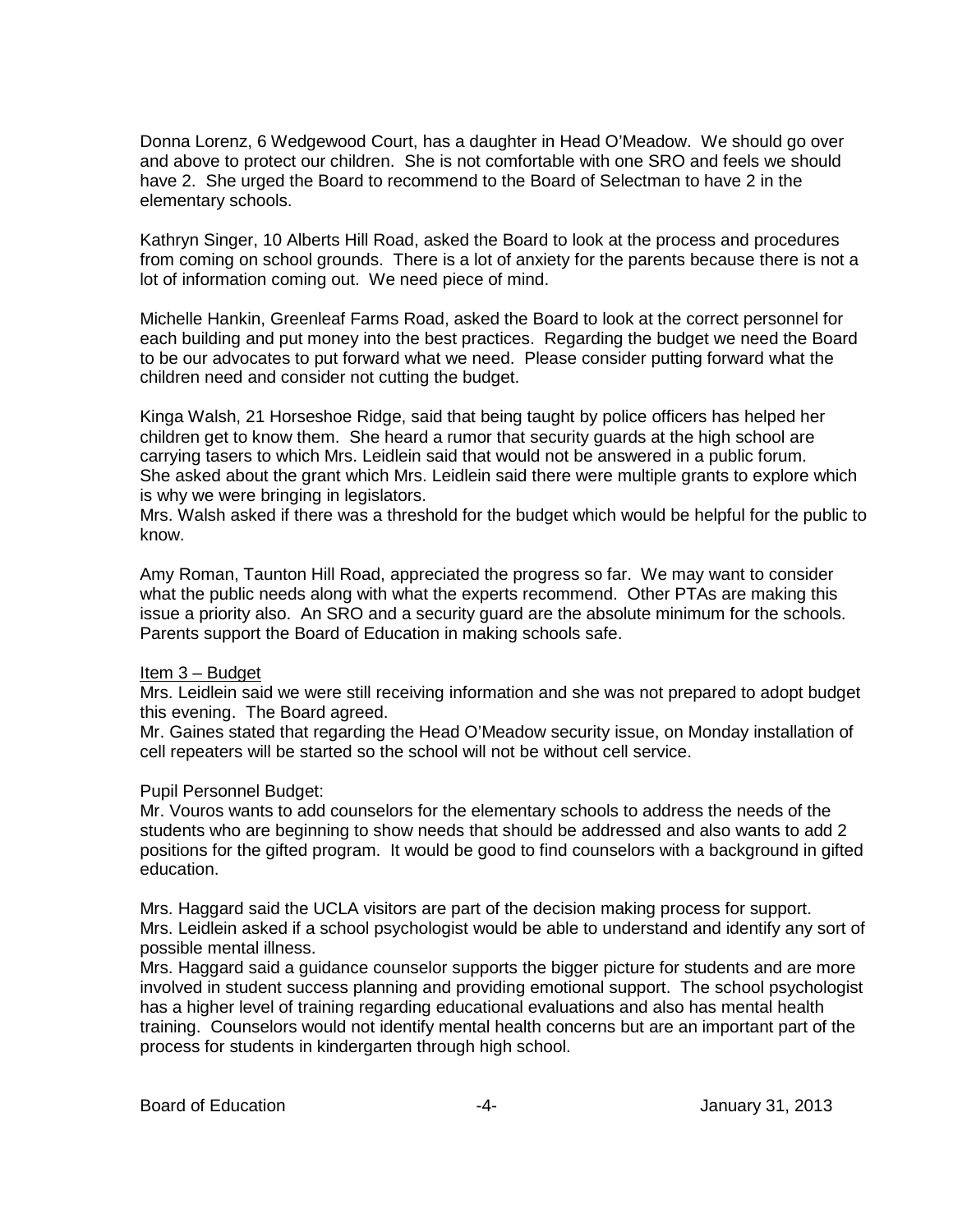Mrs. Roche called CABE to see if there were any policies written about alternative ways of funding special education.

The principal was ill so Reed School would be discussed at the next meeting. Elementary Schools Budget:

The principals from Hawley, Head O'Meadow and Middle Gate spoke about enrollment for next year. Middle Gate requested an increase to 5 sections in grades 3 and 4. Hawley and Head O'Meadow Schools requested 2 additional teachers for full-day kindergarten if enrollment necessitates.

Technology Budget:

Mrs. Leidlein requested the list of technology donations be sent to the Board before Tuesday. Mr. Alexander asked about computer obsolescence.

Mrs. Amodeo stated it would eliminate all 7-year- old equipment.

Dr. Gejda asked for any questions for Reed School.

Mr. Vouros said that the project adventure position would free up the rotation schedule and asked the intention of that schedule.

Dr. Gejda would get that information.

Transportation Budget:

Mr. Bienkowski said there is a question of extra transportation costs to Chalk Hill School. The balance for this year is 7,500 gallons more for about \$26,000 but this should be covered by insurance. If we stay there next year we will have to increase our fuel budget.

Mrs. Leidlein questioned the number of gallons we budgeted for with All Star.

Mr. Bienkowski stated the total we budgeted for was 122,000 gallons which is 1,200 per vehicle. We ended up using close to 1,700 gallons in the past. The buses are getting back later so we have 2.5 hours extra which they are paying for labor. If that continues there will be additional costs. Between fuel and driver costs it would be an additional \$20,000.

Mrs. Leidlein asked about answers from the insurance company.

Mr. Bienkowski said they gave us an advance of \$100,000 to help us out. We need to detail the purpose of the individual expenses and they will rule upon it. The town is also in this claim process.

Mrs. Roche asked for the number of buses All Star had.

Mr. Bienkowski said 30 plus buses. They had to add on another run to Chalk Hill. Mr. Hart thought we may have to renegotiate their contract if we will be there next year. He asked if Chalk Hill was included in this budget.

Mr. Bienkowski said Chalk Hill was not in this budget except for fuel. We won't build that into the budget until we get an answer from the insurance company for coverage next year. If there's not enough then we will have to put money in the budget. Also, some Sandy Hook School costs will be minimal. We don't have to renegotiate the All Star contact because we already have the rates.

Mrs. Leidlein referred to other post-employment benefits. We have \$190,000 and the Board of Finance removed \$100,000 last year. She asked if we paid the \$90,000.

Mr. Bienkowski stated we did and our budget has \$190,000 for next year. That number is on a report commissioned by the town and remains that amount for the short term.

Board of Education **Francisco Community** 10 and the set of the set of the set of the set of the set of the set of the set of the set of the set of the set of the set of the set of the set of the set of the set of the set o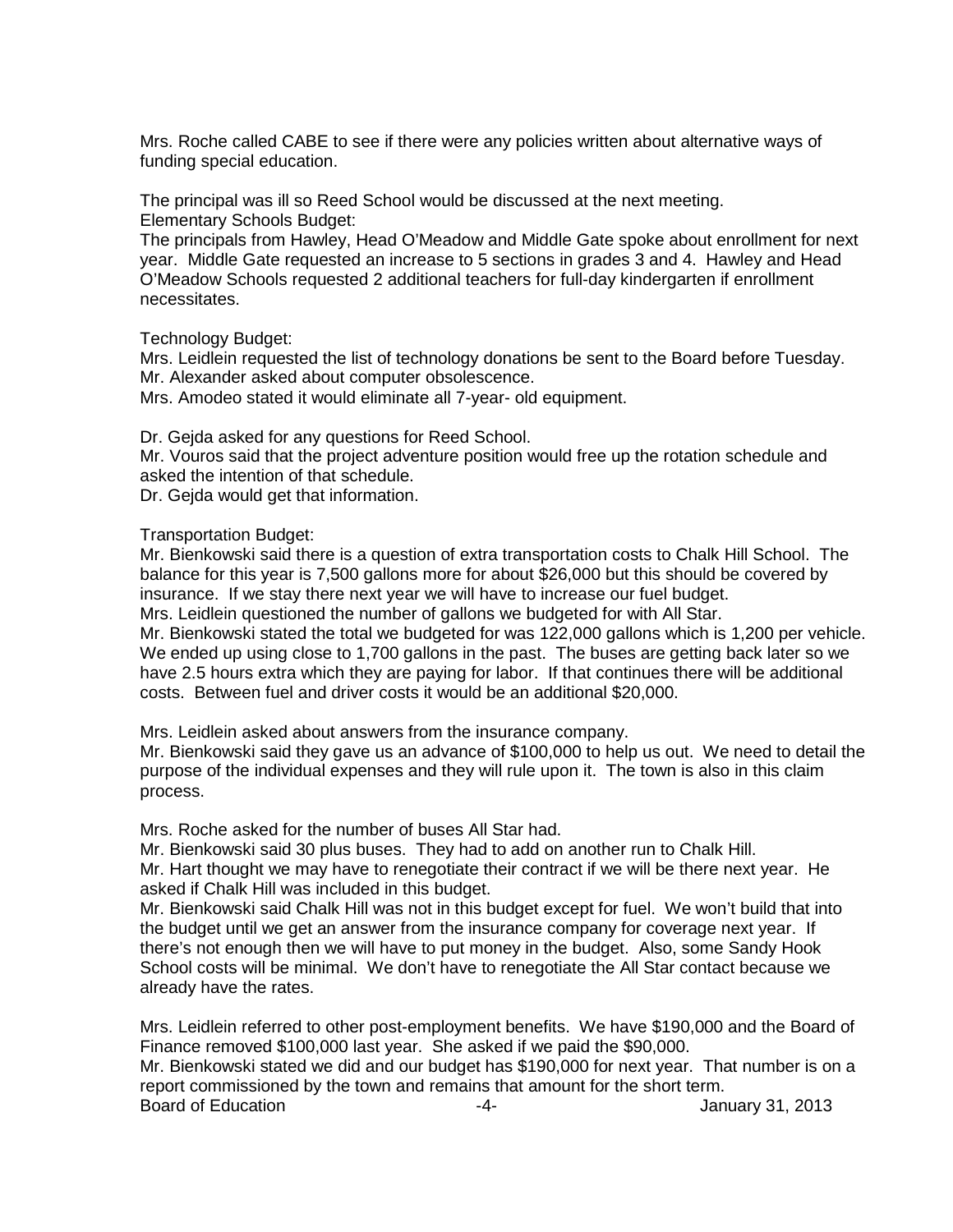The Board was asked to email any questions to Dr. Gejda. Mr. McCubbin asked for a prioritized list for technology and building and site.

Item 4 - Budget Resolution This would be discussed after the budget is adopted. MOTION: Mr. Hart moved to adjourn. Mrs. Roche seconded. Vote: 7 ayes

Item 5 - Adjournment The meeting adjourned at 9:55 p.m.

Respectfully submitted:

\_\_\_\_\_\_\_\_\_\_\_\_\_\_\_\_\_\_\_\_\_\_\_\_\_\_\_ Cody McCubbin **Secretary**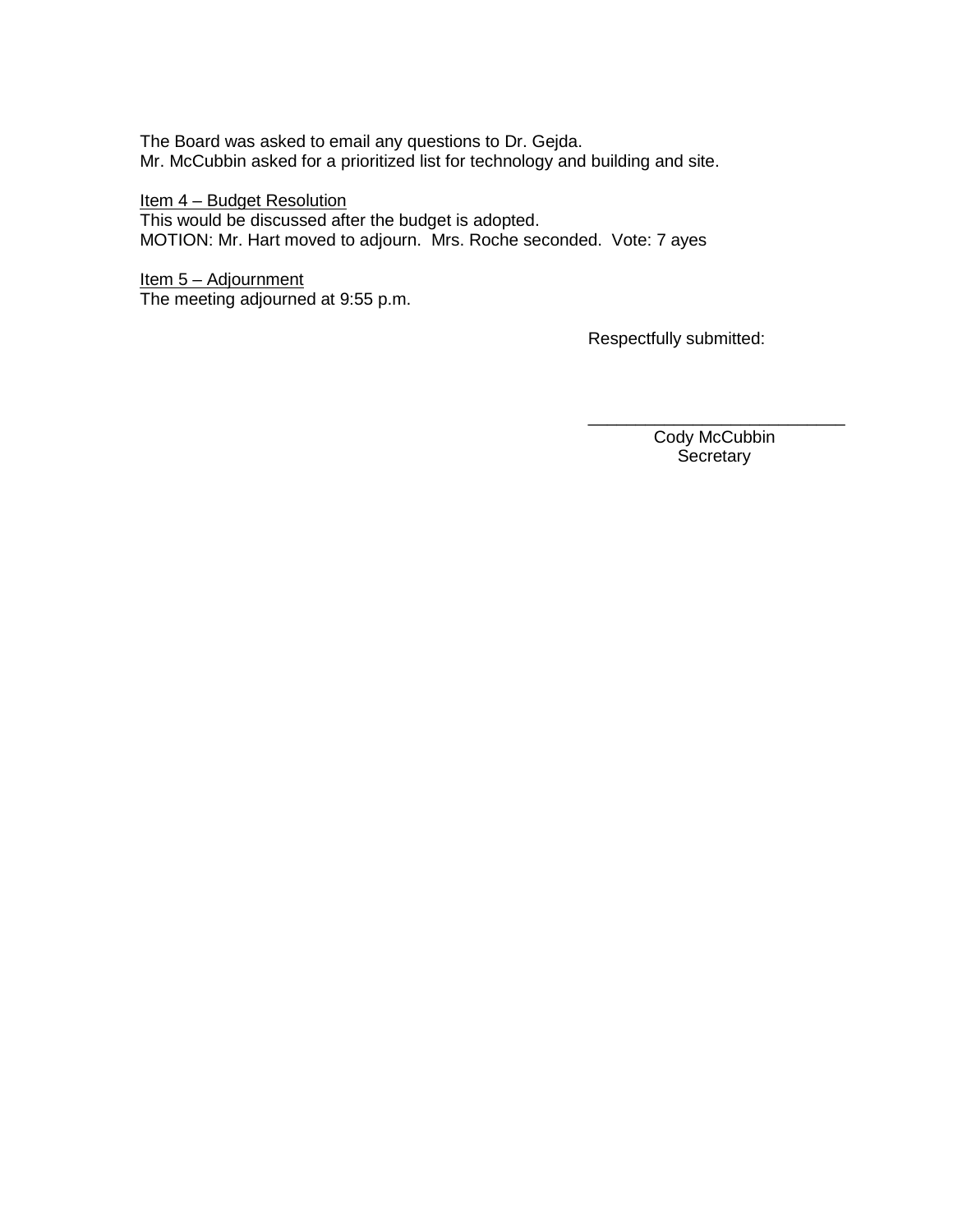|               |                          | <b>HEAD O MEADOW GENERATOR REPLACEMENT PROJECT</b>                                                              |                 |
|---------------|--------------------------|-----------------------------------------------------------------------------------------------------------------|-----------------|
| 1/31/2013     |                          |                                                                                                                 |                 |
| lltem         | <b>Vendor</b>            | <b>PROVIDED SERVICE</b>                                                                                         |                 |
| Generator Set | <b>KINSLEY POWER</b>     | Generator and ATS (Automatic Transfer Switch)                                                                   | \$<br>31,350.00 |
| Electrical    | <b>COUNTY ELECTRIC</b>   | Main Switch gear, all wiring<br>Consevative costing/should be less than quote                                   | \$<br>9,500.00  |
| Mechanical    | <b>GLOBAL MECHANICAL</b> | Rigging, install and removal, disposal of old unit, piping and<br>Consevative costing/should be less than quote | \$<br>15,550.00 |
|               |                          | TOTAL COST ESTIMATE                                                                                             | 56,400.00       |

 $\label{eq:2.1} \mathbb{D} \mathbb{D} = \{ \mathbb{D} \mid \mathbb{D} \in \mathbb{D} \mid \mathbb{D} \in \mathbb{D} \}$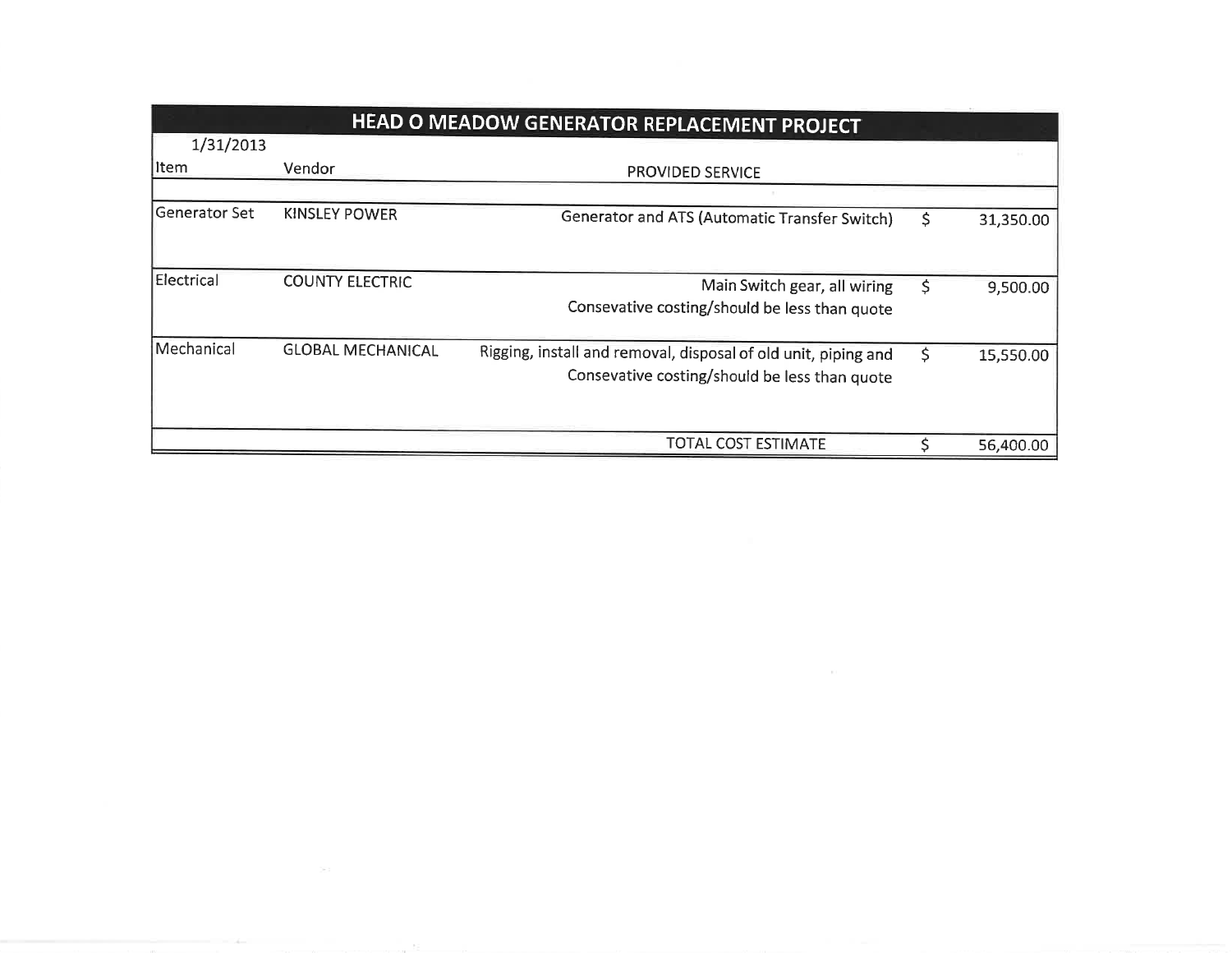

| <b>Quote Number</b>                   |  | <b>Project Name</b>                                                                          | <b>Project Location</b> | <b>Date</b> |
|---------------------------------------|--|----------------------------------------------------------------------------------------------|-------------------------|-------------|
| Q-13-0171                             |  | Head O'Meadow Elementary School                                                              | Newtown, CT             | 1/17/2013   |
| From:                                 |  | <b>Brian Mauriello</b>                                                                       |                         |             |
|                                       |  | 14 Connecticut South Drive                                                                   |                         |             |
|                                       |  | East Granby, CT 06026                                                                        |                         |             |
| Phone:                                |  | 860.844.2212                                                                                 |                         |             |
| Fax:                                  |  | 860.392.0222                                                                                 |                         |             |
| Email:                                |  | BMauriello@KinsleyPower.com                                                                  |                         |             |
| Cell:                                 |  | 860.830.2622                                                                                 |                         |             |
|                                       |  |                                                                                              |                         |             |
| Qty                                   |  | <b>Bill of Material Summary</b>                                                              |                         |             |
| 1                                     |  | Kohler 80REOZJF Generator                                                                    |                         |             |
|                                       |  | Output- 81.00 kW, 101 kVA, 277/480 Volt, 122 Amps, 60 Hz, Three Phase                        |                         |             |
|                                       |  | Fuel Type - Diesel, No. 2 Low Sulfur                                                         |                         |             |
|                                       |  | Configuration - Open Unit with 34" Wide Skid                                                 |                         |             |
|                                       |  | Warranty - 1 Year Standard                                                                   |                         |             |
|                                       |  | Estimated Leadtime - 8/9 Weeks, ARO                                                          |                         |             |
| $\mathbf{1}$                          |  | Kohler KSS-DMTA-0150S Transfer Switch                                                        |                         |             |
|                                       |  | Type - Open Transition, 150 Amps                                                             |                         |             |
| Poles - 3-Pole, 4-Wire, Solid Neutral |  |                                                                                              |                         |             |
|                                       |  | Enclosure - NEMA 1 Enclosure                                                                 |                         |             |
|                                       |  | Warranty - 1 Year Standard                                                                   |                         |             |
|                                       |  | Estimated Leadtime - 5/6 Weeks, ARO                                                          |                         |             |
| 1                                     |  | Simplex Reliant Series Freestanding Day Tank and Highlift Pump                               |                         |             |
|                                       |  | Type - UL Labeled, with NEMA 1 enclosure                                                     |                         |             |
|                                       |  | Capacity - 50 gallons                                                                        |                         |             |
|                                       |  | Estimated Leadtime - 6/7 Weeks, ARO                                                          |                         |             |
| 1                                     |  | Distributor Start-Up                                                                         |                         |             |
|                                       |  | Price includes distributor start-up service with 2 hour Load Bank Test & Generator Batteries |                         |             |
|                                       |  |                                                                                              |                         |             |
|                                       |  |                                                                                              |                         |             |

| spec/Notes: Price reflects equipment, freight and equipment commissioning services only, no installation |  |
|----------------------------------------------------------------------------------------------------------|--|
|                                                                                                          |  |

| erms          | Retainage            | <b>F.O.B.</b> | Mfg. Manuals |
|---------------|----------------------|---------------|--------------|
| <b>Net 30</b> | No Retainage Allowed | Source        |              |

# OFFER TOTAL SELL PRICE: \$31,350.00

Price Quotation Expires in 30 Days Price does not include state sales tax, or installation

The Energy Solutions Company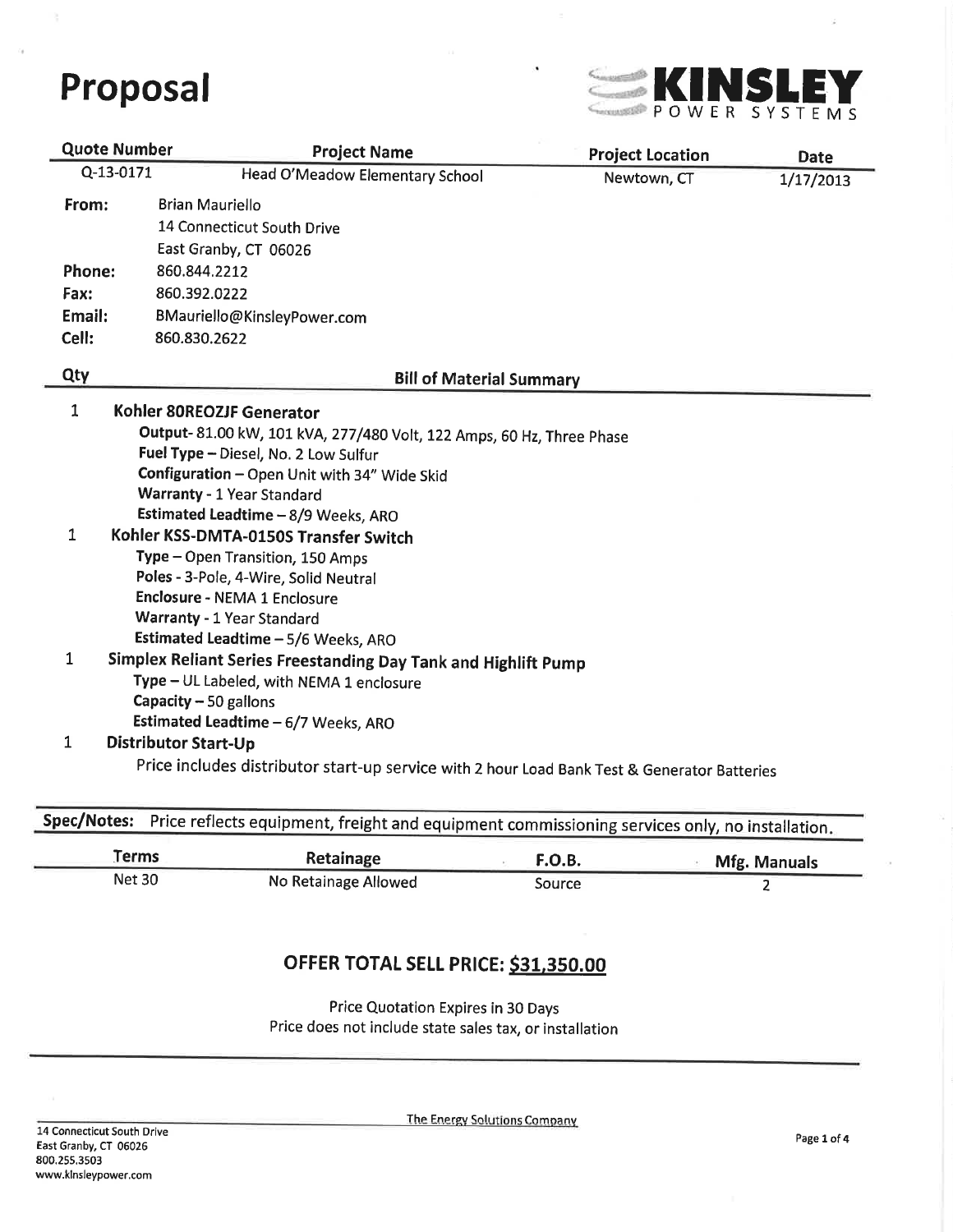

 $\sim$ 

### Configuration

Qty  $\mathbf{1}$  $\mathbf 1$  $\mathbf{1}$  $\mathbf{1}$  $\mathbf{1}$  $\mathbf 1$  $\mathbf{1}$  $\mathbf{1}$  $\mathbf 1$  $\mathbf 1$  $\mathbf{1}$  $\mathbf 1$  $\mathbf 1$  $\mathbf{1}$  $\mathbf{1}$  $\mathbf{1}$  $\overline{1}$ 

| <b>Diesel Generator Description</b>                       |
|-----------------------------------------------------------|
| 80REOZJF, 12V, 60HZ Kohler Generator                      |
| Voltage, 60Hz, 277/480V, 3Ph, 4W, 0.8PF                   |
| Controller, DEC3000 400A, 3Ph                             |
| Nameplate Rating, Standby 130 Degree                      |
| Decal, UL2200 Listing (Diesel)                            |
| Alternator & Mtg, 4P10X                                   |
| Cooling, Unit Mounted Radiator                            |
| Air Intake, Standard Duty                                 |
| Skid & Mtg, 34" Wide                                      |
| Control & Harness, Dec3000                                |
| Run Relay, 12V                                            |
| <b>Flexible Fuel Lines</b>                                |
| Block Heater, 1500W, 120V                                 |
| Radiator Duct Flange, Unhoused                            |
| Silencer, Critical, 4"NPT, SIEO (Ships Loose)             |
| Flexible Exhaust Conn, 4"NPT (Ships Loose)                |
| RSA II, ATS Annunciator (Ships Loose for Remote Mounting) |
| Battery Charger, Float w/Alarms, 12V-10A (Ships Loose)    |
| Remote Emergency Stop Switch                              |
| LCB, 150A, HDL Frame, Thermal Mag, 80%                    |
| Warranty, 1 Year Standard                                 |
| Power Factor Test, 0.8, 3Ph Only                          |

 $\overline{2}$ Lit Kit, General Maint., 80REOZJF

# Configuration

 $\mathbf{1}$  $\mathbf{1}$  $\mathbf{1}$  $\mathbf{1}$  $\mathbf 1$ 

| Qtv            | <b>Automatic Transfer Switch Description</b> |  |
|----------------|----------------------------------------------|--|
|                | KSS-DMTA-0150S                               |  |
| <b>COLLECT</b> | Warranty, 1 Year Standard                    |  |
|                | Lit Kit, ATS Production, KSS/KSP             |  |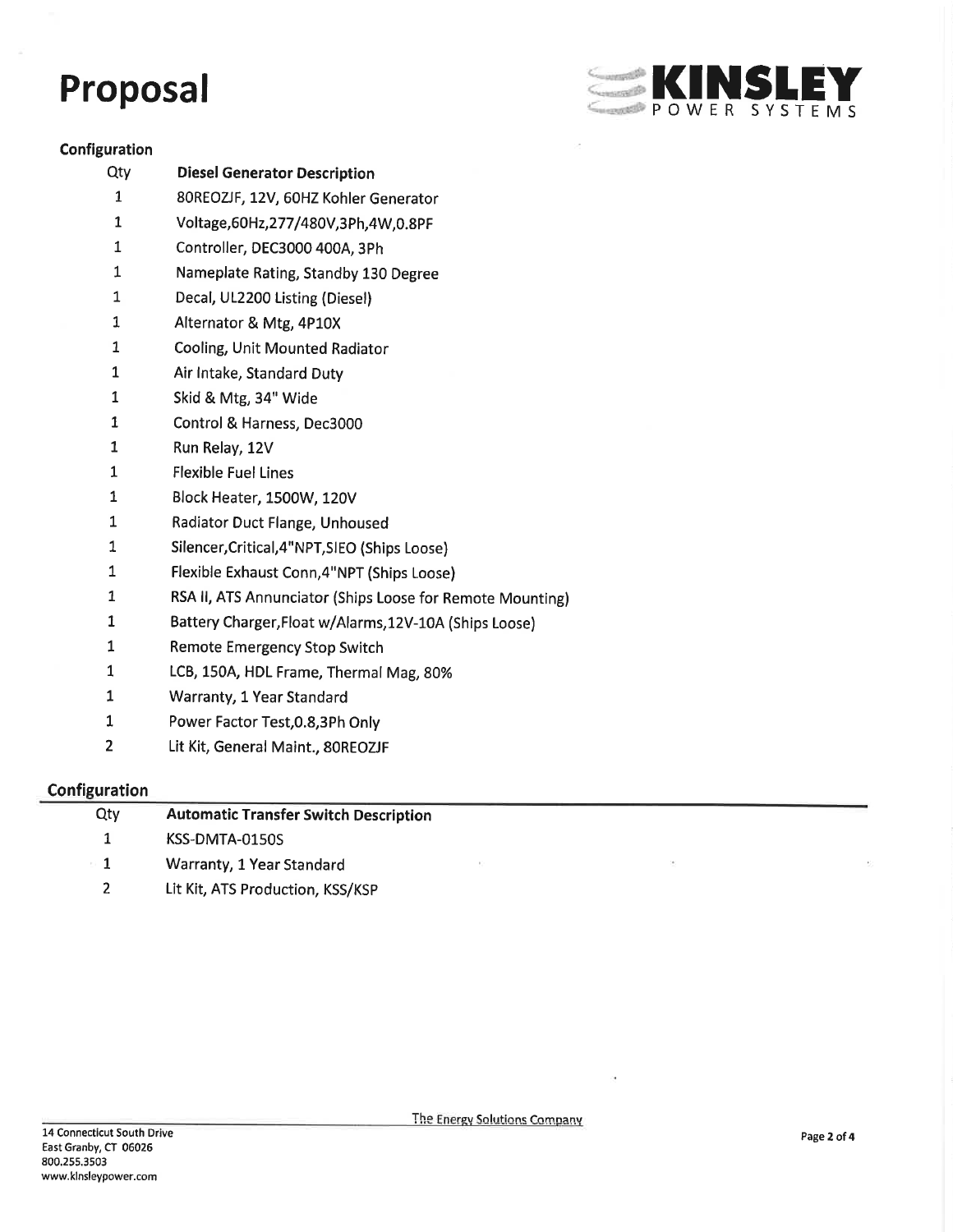

#### Configuration

50 Gallon UL Labeled Day Tank, NEMA I Controller and Skid Mounted Highlift Pump

| Qty          | <b>Item Description</b>                                               |
|--------------|-----------------------------------------------------------------------|
| $\mathbf{1}$ | Reliant Series 50 Secondary Containment Tank, UL<br>Labeled           |
| 1            | Secondary containment closed top (requires E-vent for<br>double wall) |
| $\mathbf{1}$ | Floatswitch in containment w/alarm                                    |
| 1            | Auxiliary hand pump, piston type, 1" NPT                              |
| 1            | Manual fuel fill cap, 2", lockable                                    |
| 1            | Emergency vent cap, 4"                                                |
| 1            | Drain hand valve, 3/4" NPT, bronze                                    |
| 1.           | Analog Level Controller with floatswitches                            |
| $\mathbf{1}$ | Power available green pilot light                                     |
| 1            | "Pump Run-Off-Automatic"                                              |
| 1            | Local/remote low fuel level alarm with light                          |
| 1            | Local/remote high fuel level alarm with light                         |
| 1            | Critical low level alarm-engine shutdown                              |
| 1            | High fuel level emergency pump stop                                   |
| 1            | "Pump Running" amber light                                            |
| 1            | 2 GPM pump                                                            |
| ı            | 1/3 HP, 115V AC, single phase, 60Hz motor                             |
| ı            | Solenoid valve, AC, 1/2" NPT                                          |
| 1            | Fuel strainer (standard 2-5 GPM pumps)                                |
| 1            | Manual shut-off valve, 1/2" bronze                                    |
| 1            | Instruction manual for the above equipment                            |
| 1            | Packaged Pump Set - Basic Single - SKID                               |
| 1            | Leak detection alarm for containment                                  |
| 1            | Fuel rise pump-out control with check valve                           |
| 1            | 7 GPM highlift pump                                                   |
| 1            | 1/2 HP, 115V AC, single phase, 60 Hertz motor, ODP                    |
| 1            | Instruction Manual for the above equipment                            |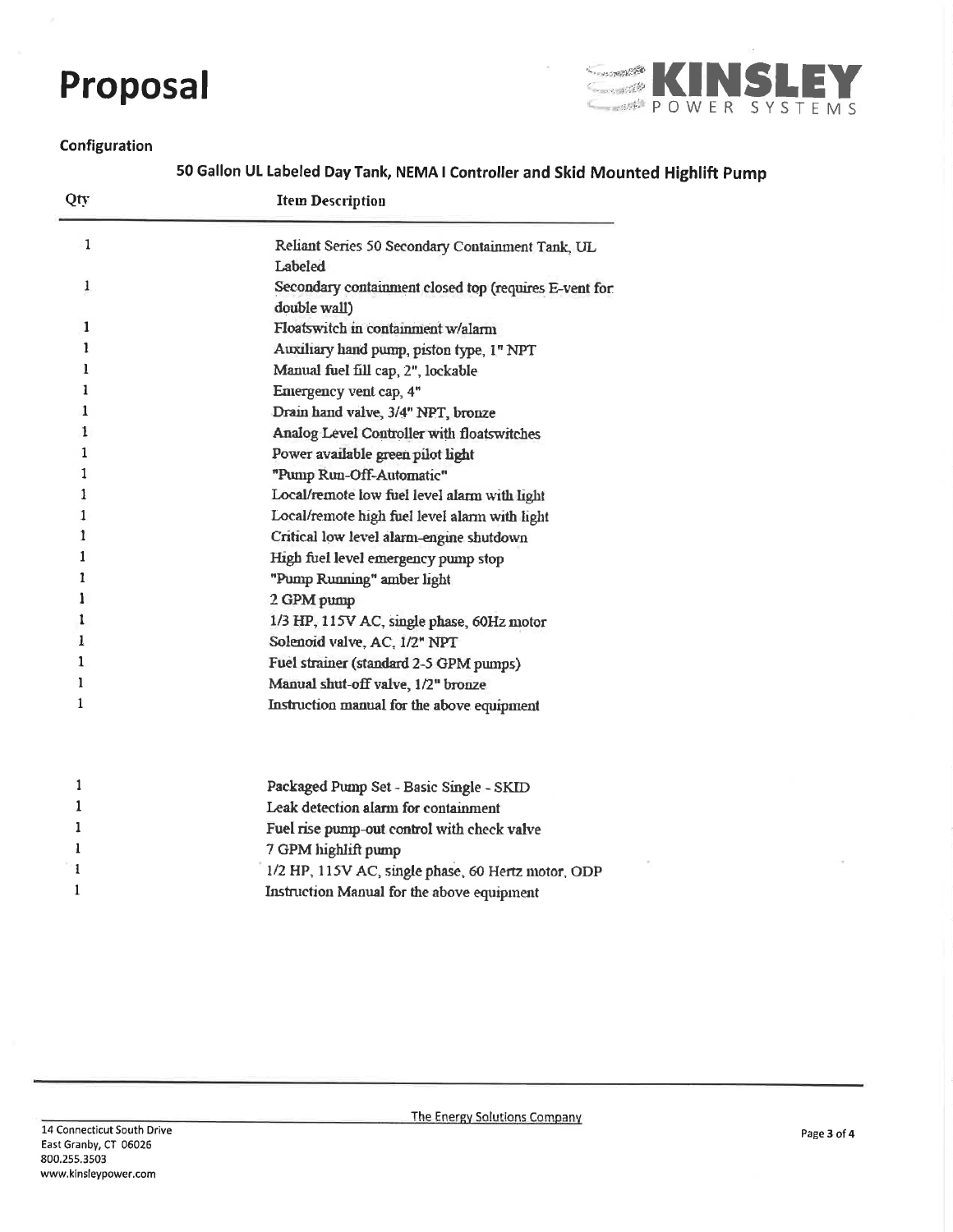

# **OFFER ACCEPTANCE**

I hereby authorize Kinsley Power Systems, Inc. to use this form as a bona fide purchase order of the equipment shown on Proposal Number Q-13-0171 which clearly establishes definite price and specifications of material ordered. The person signing is doing so according to the terms and conditions.

| <b>Proposed By:</b>                                                                                                                                                                                                                                                                                                                                                                                                                                                                                                                                                                                                             |                                                                                                                                                                                                                                                                                                                                                                         | <b>Accepted By:</b>  |                                                                                                                       |  |  |
|---------------------------------------------------------------------------------------------------------------------------------------------------------------------------------------------------------------------------------------------------------------------------------------------------------------------------------------------------------------------------------------------------------------------------------------------------------------------------------------------------------------------------------------------------------------------------------------------------------------------------------|-------------------------------------------------------------------------------------------------------------------------------------------------------------------------------------------------------------------------------------------------------------------------------------------------------------------------------------------------------------------------|----------------------|-----------------------------------------------------------------------------------------------------------------------|--|--|
|                                                                                                                                                                                                                                                                                                                                                                                                                                                                                                                                                                                                                                 | Company: Kinsley Power Systems, Inc.                                                                                                                                                                                                                                                                                                                                    | Company:             |                                                                                                                       |  |  |
|                                                                                                                                                                                                                                                                                                                                                                                                                                                                                                                                                                                                                                 | Signature: Brían Mauriello                                                                                                                                                                                                                                                                                                                                              | Signature:           |                                                                                                                       |  |  |
| Printed Name: Brian Mauriello                                                                                                                                                                                                                                                                                                                                                                                                                                                                                                                                                                                                   |                                                                                                                                                                                                                                                                                                                                                                         | <b>Printed Name:</b> |                                                                                                                       |  |  |
|                                                                                                                                                                                                                                                                                                                                                                                                                                                                                                                                                                                                                                 | Title: Sales Engineer                                                                                                                                                                                                                                                                                                                                                   | Title:               |                                                                                                                       |  |  |
| Date:                                                                                                                                                                                                                                                                                                                                                                                                                                                                                                                                                                                                                           | Thursday, January 17, 2013                                                                                                                                                                                                                                                                                                                                              | Date:                |                                                                                                                       |  |  |
| <b>TERMS &amp; CONDITIONS:</b>                                                                                                                                                                                                                                                                                                                                                                                                                                                                                                                                                                                                  |                                                                                                                                                                                                                                                                                                                                                                         |                      |                                                                                                                       |  |  |
|                                                                                                                                                                                                                                                                                                                                                                                                                                                                                                                                                                                                                                 | Quote subject to Kinsley Power Systems' General Terms and Conditions. General Terms and Conditions available upon request.                                                                                                                                                                                                                                              |                      |                                                                                                                       |  |  |
| <b>INSTALLATION</b><br>(not included)<br><b>ESTIMATED SHIPPING</b>                                                                                                                                                                                                                                                                                                                                                                                                                                                                                                                                                              | Defined as to include but not limited to; rigging, wiring, plumbing, fuel or fuel for testing, unless noted.<br>All "Shipped Loose" items are to be installed by others; including enclosure hoods, stacks, stairs, silencers, etc.<br>Ship dates are best estimates only. Therefore, Kinsley Power Systems is not responsible for incidental or<br>liquidated damages, |                      |                                                                                                                       |  |  |
| <b>TERMS</b>                                                                                                                                                                                                                                                                                                                                                                                                                                                                                                                                                                                                                    |                                                                                                                                                                                                                                                                                                                                                                         |                      | Net 30 days from shipment date or prior to start-up whichever comes first; subject to credit approval. We reserve     |  |  |
| the right to charge 1.5% on accounts over 30 days past due. Our price does not include sales tax or installation.<br><b>CANCELLATION/BILLABLE</b><br>If the manufacturer will allow order to be cancelled a re-stocking charge will apply. Orders placed on in-stock<br>items which are not shipped or picked up after 15 days of order date will be returned to inventory for sale to<br><b>DELAYS</b><br>others. Factory-ordered units shipped to a Kinsley facility for temporarily storage due to customer payment or<br>jobsite readiness issues are subject to storage fees of 1% per month unless order is paid in full. |                                                                                                                                                                                                                                                                                                                                                                         |                      |                                                                                                                       |  |  |
| <b>CONTRACT CHANGES</b><br>A mutually agreed to, signed change order is required for any contract changes.                                                                                                                                                                                                                                                                                                                                                                                                                                                                                                                      |                                                                                                                                                                                                                                                                                                                                                                         |                      |                                                                                                                       |  |  |
| <b>RETAINAGE</b><br><b>FREIGHT</b>                                                                                                                                                                                                                                                                                                                                                                                                                                                                                                                                                                                              | None                                                                                                                                                                                                                                                                                                                                                                    |                      |                                                                                                                       |  |  |
| <b>MANUALS</b>                                                                                                                                                                                                                                                                                                                                                                                                                                                                                                                                                                                                                  | F.O.B. Factory, Freight Allowed; Tailgate Delivery, Off-loading by others.                                                                                                                                                                                                                                                                                              |                      |                                                                                                                       |  |  |
| <b>WARRANTY</b>                                                                                                                                                                                                                                                                                                                                                                                                                                                                                                                                                                                                                 | Manufacturer's standard warranty terms and conditions apply.                                                                                                                                                                                                                                                                                                            |                      | One set of manuals is included with each unit. Additional manuals can be ordered at additional cost.                  |  |  |
| <b>START UP</b>                                                                                                                                                                                                                                                                                                                                                                                                                                                                                                                                                                                                                 |                                                                                                                                                                                                                                                                                                                                                                         |                      | Start-up service is during normal business hours. After hours or weekend start up is available at an additional cost. |  |  |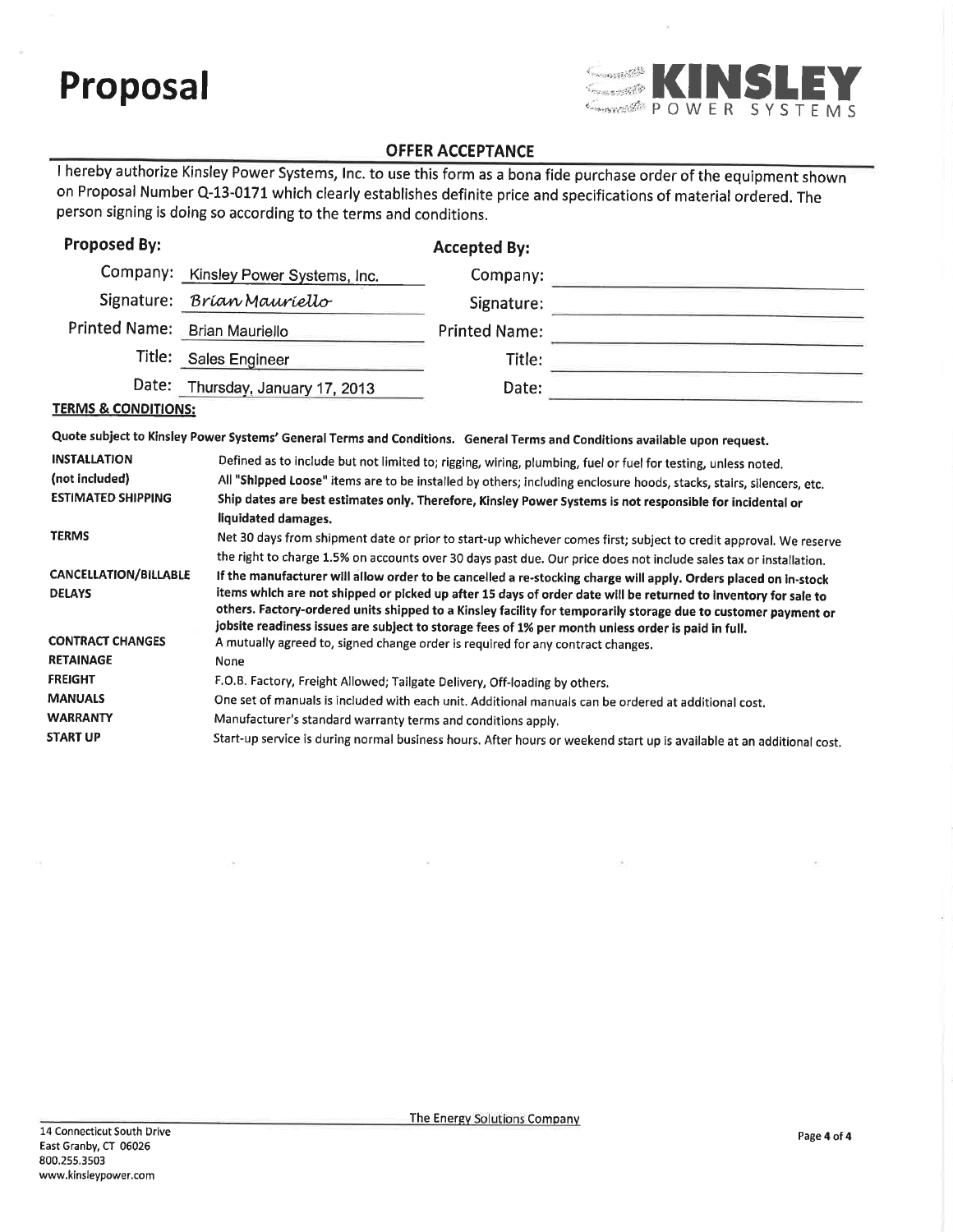# **PROPOSAL and CONTRACT**

# GLOBAL MECHANICAL, LLC. **HVAC CONTRACTOR**

157 Lepage Dr.

PAGE 1 OF 5

860 681-4101

S-1 LICENSE#0399191 SM-2 LICENSE#0002681 Prepared for (hereinafter "CONTRACTOR/OWNER"): Proposal Date: 1/29/2013 Proposal Number: 01292013

Project Name: Head O Meadow School Newtown CT 06470

Location: 94 Boggs Hill Road

Southington, CT 06489

Engineer: N/A

Architect:

 $N/A$ 

## **SCOPE OF WORK (THE "Work"):**

GLOBAL MECHANICAL, LLC. (Hereinafter "Subcontractor") proposes to furnish labor, materials, required for the above referenced project including the following: TO MANAGEMENT, I AM PLEASED TO PROVIDE THE ENCLOSED PROPOSAL/CONTRACT FOR YOUR REVIEW.QUOTE PRICE IS GOOD FOR THIRTY DAYS ONLY DO TO FLUCTUATIONS IN MATERIAL COSTS. To regnove and rig old Owen generator out and rig in new Kohler generator. Run 1/2 inch oil supply line and 1/4 inch return line. Remove old cooling duct that is not useable and salvage what can be reused. Remove old fresh air intake and salvage what we can reuse. Run new 4 inch exhaust up to roof. Not responsible for roof penetration and extras.

2) CT. Sales Taxes NOT included in this price of 15,550.00

NOTE: GLOBAL MECHANICAL, LLC, Will NOT be responsible of the performance of the existing Unit\*

Additional Comments: ROOF PENETRATIONS, SHOP DRAWINGS ANY ELECTRICAL, all these done by others.

#### PRICE

Total price for the aforementioned work PRICE 15,550.00 Include Tax Exempt Papers with Payment or add CT. Sales Tax to Quote.

#### **CONTRACT PAYMENT TERMS:**

One half  $(\frac{1}{2})$  of Contract Price is due upon signing this Proposal and Contract: remaining balance when the Job is completed. Not Net 30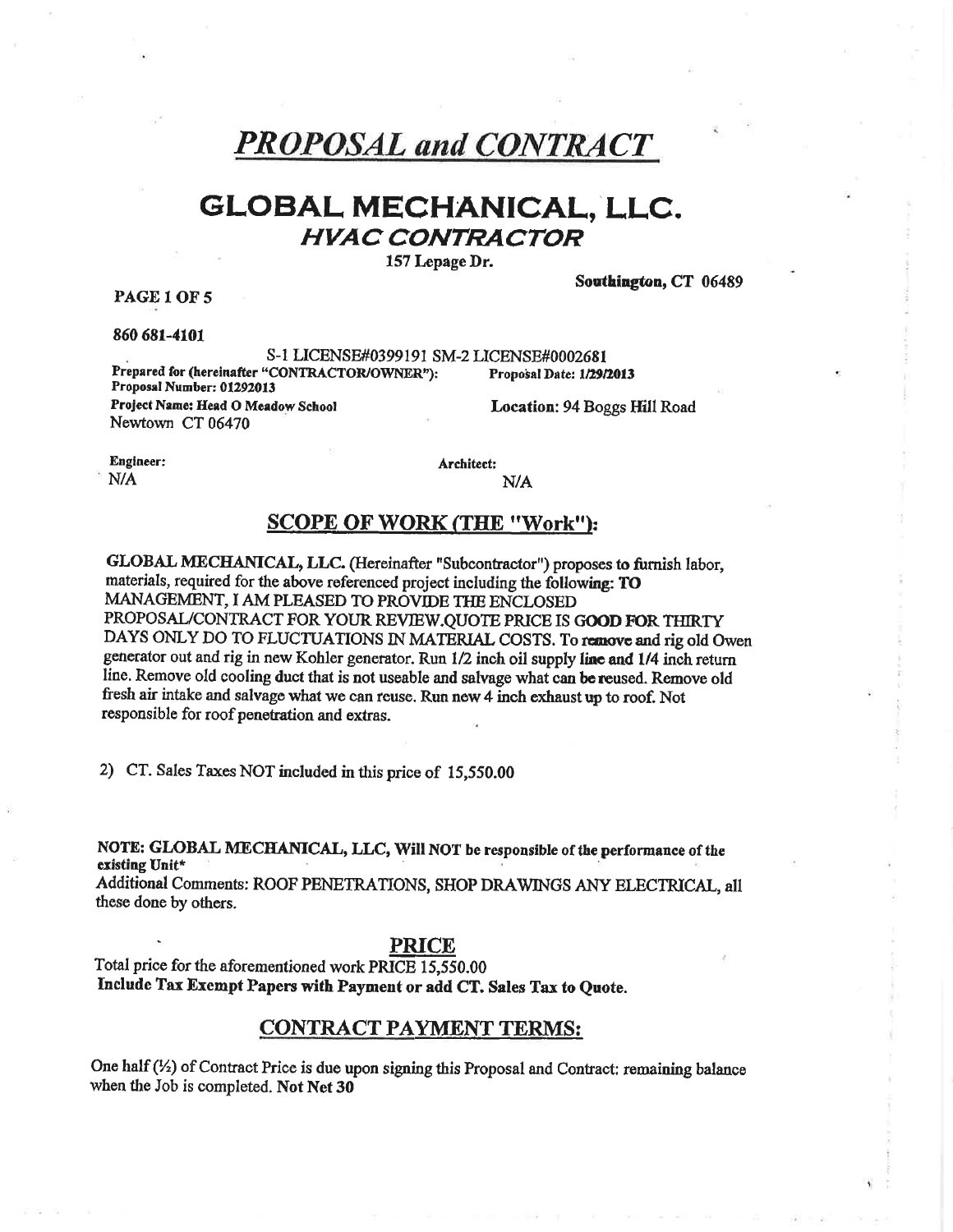#### \*\*\*\*NOTE: Price DOES NOT include taxes.

Proposal Number 01292013 Date: : 01/29/2013 Contract Page 2  $of 5$ 

#### **CONTRACT PROVISIONS**

This contract is hereby made and entered into on the above undersigned date, by and between: hereinafter referred to as "Contractor/Owner" and GLOBAL MECHANICAL, LLC., hereafter referred to as "Subcontractor."

The said parties, for the considerations hereinafter mentioned, hereby agree to the following:

Section 1. Acceptance and Prices: This Proposal and Contract (hereinafter "Contract") is subject to acceptance within thirty (30) days from the date appearing on Page 1, and the prices are subject to change without notice to Contractor prior to acceptance by Contractor. Any delay in performance caused by Contractor's actions or inaction will subject prices to increase. In no event will prices be decreased.

Section 2. Subcontractor Work. The Subcontractor agrees to provide all of the material and labor to perform the work detailed on page 1 Section titled "SCOPE OF WORK" (hereinafter "Work").

Section 3. Price and Contract Payment Terms. The Contractor hereby agrees to pay the Subcontractor for the aforesaid materials and labor in the sum detailed on Page 1 Section titled "PRICE" (hereinafter "Price") and in the manner as prescribed on Page 1 Section titled "CONTRACT PAYMENT TERMS" (hereinafter "Terms").

Section 4. Duty of Performance: The duty to perform under this Contract on the part of Subcontractor and the Price thereof is subject to the approval of Robert J. Cannuli, OWNER of GLOBAL MECHANICAL LLC. and is also contingent upon strikes, accidents, fire, the inability to procure materials from the usual sources of supply, or upon any like or unlike cause beyond the control of the Subcontractor. If the Contractor fails to sign and accept this Contact, it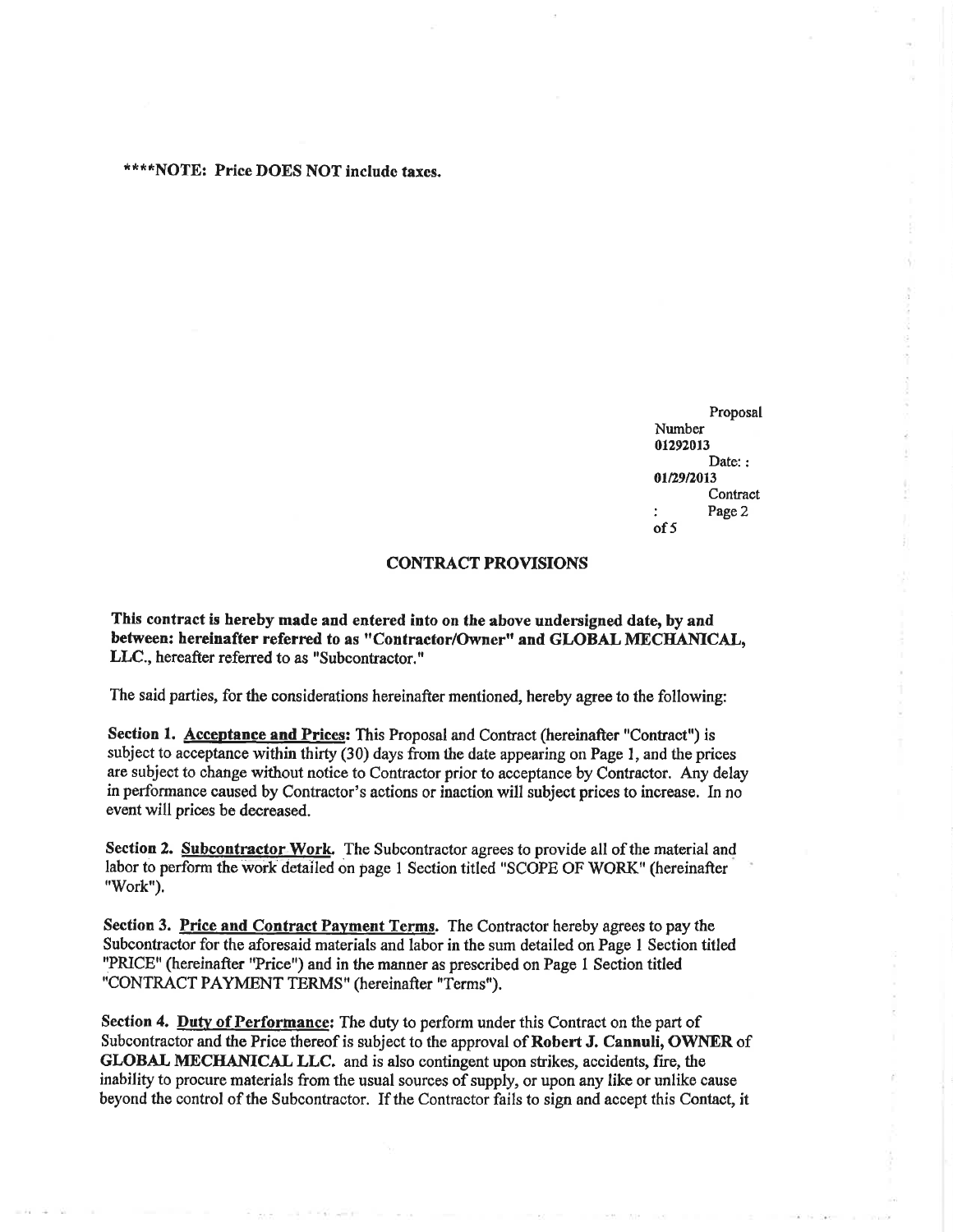shall be automatically canceled and void without any liability to either party.

Section 5. Taxes: To the Price and Terms quoted in this Contract, add any sales or use tax, either Federal, State, or Local, payable on the transaction under any applicable statute.

Section 6. Warranty: Subcontractor warrants the Work performed under this Contract and agrees to remedy any defects, upon written notification by Contractor, resulting from faulty materials or workmanship, which shall become evident during a period of one (1) year after the completion of the Work. The Contractor expressly agrees to waive all its rights against the Subcontractor on the aforementioned warranty if the Contractor fails to give Subcontractor written notice of the defect within a reasonable time from when the Contractor discovered or should have discovered the defect. EXCEPT FOR THE AFOREMENTIONED WARRANTY, THE SUBCONTRACTOR MAKES NO WARRANTIES, ORAL, EXPRESS OR IMPLIED (INCLUDING THE IMPLIED WARRANTY OF FITNESS FOR A PARTICULAR PURPOSE AND THE IMPLIED WARRANTY FOR MERCHANTABILITY) OR REPRESENTATIONS OF ANY KIND WITH RESPECT TO ANY OF THE WORK, EQUIPMENT PROVIDED OR SERVICES RENDERED BY THE SUBCONTRACTOR. In general, manufacturers of goods used by Subcontractor include their own warranty for product defects and manufacture upon which the Contractor may exclusively rely for its remedy. Upon written request by Contractor, Subcontractor will furnish warranty information on the goods to be supplied otherwise; the manufacturer shall supply the Contractor with the warranty information. Optional extended warranties are available but are not included unless explicitly expressed in this Contract

> Proposal Number 01292013 Date: 01/29/2013 Contract Page 3 of 5

Section 7. Condition Precedent and Time of Completion: As a condition precedent to the Subcontractor agreeing to the to perform, the Contractor must sign this contract and deliver any required deposit, as detailed in the Terms Section on page 1, within one week of the Acceptance Date (page 5). Otherwise, Subcontractor has the right to modify the Time of Completion as detailed subsequently without any liability under this contract whatsoever. The Subcontractor agrees that various portions of the Subcontractor Work included shall be commenced on or before Feb. 1, 2013

, and shall be substantially completed no later than, Mar. 2,2013 Except that the time of completion is contingent upon strikes, accidents, performance of subSubcontractors, availability of materials and other delays beyond the Subcontractor's reasonable control.

Section 8. Liability Disclaimer: In no event shall Subcontractor be liable for any incidental or consequential damages resulting from inability to reasonably perform. This exclusion applies regardless of whether such damages are sought based on breach of warranty, breach of contract, negligence or any other legal theory. However, if Subcontractor should nevertheless be found liable for any damages, they shall be limited to the Price of this Contract.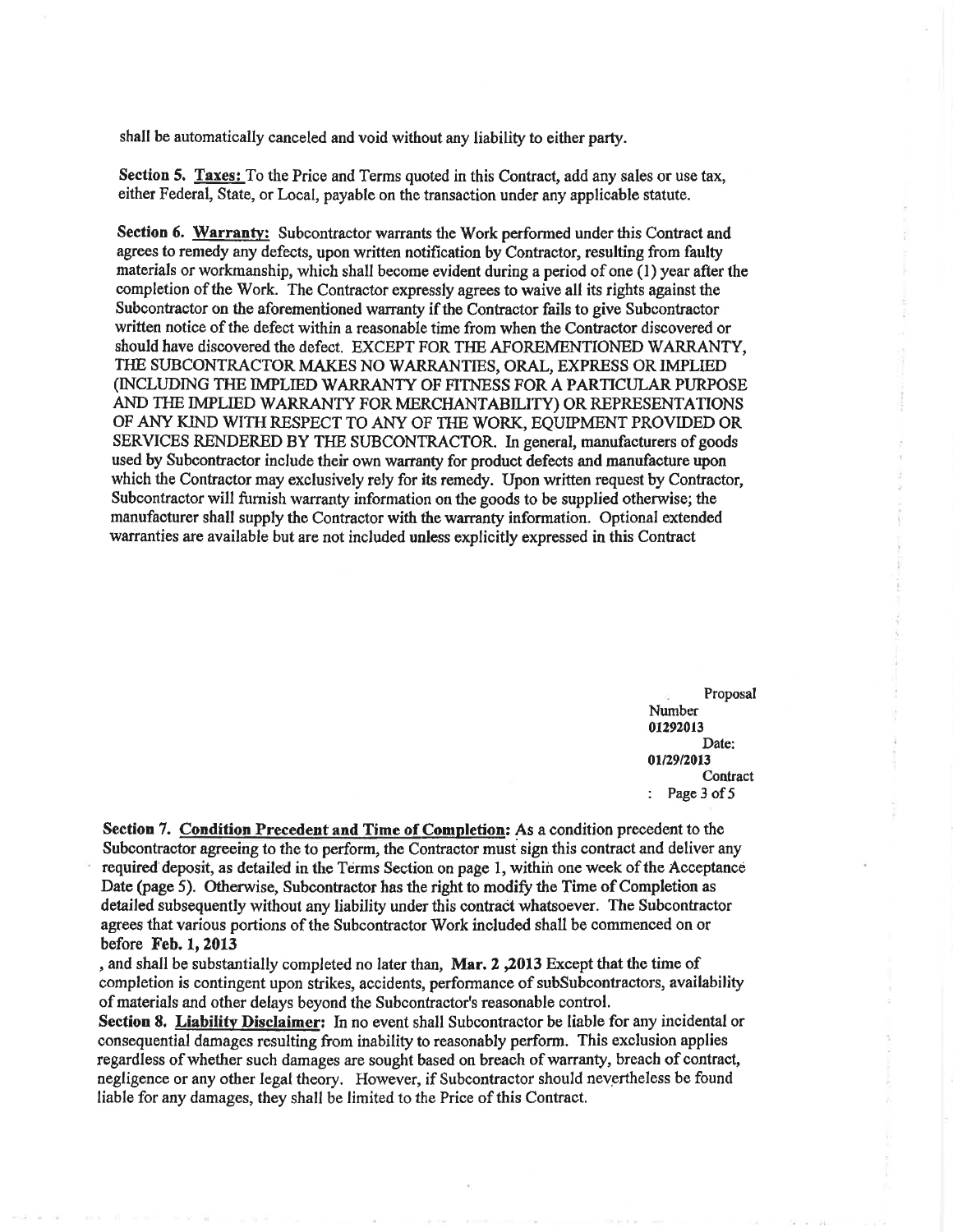Section 9. Extra Work: All changes and deviations in the Work so ordered by the Contractor must be in writing. Subcontractor shall notify Contractor in writing of the change in Price and/or change in the Time of Completion (hereinafter mutually referred to as "Change Order") prior to the commencement of the changes or deviations. Before Subcontractor will perform the change, the Contractor must sign and approve the Change Order.

Section 10. Delay: Subcontractor shall be excused for delay in completion of the Contract caused by acts of God, acts of the Contractor, inclement weather, labor trouble, acts of public agencies, inspectors or public utilities, extra work, failure of the Contractor to make progress payments promptly, or other contingencies unforeseen or beyond the reasonable control of the Subcontractor.

Section 11. Covenants by Contractor. The Contractor does hereby promise and agree with Subcontractor that, so long as any obligations remain unsatisfied, it will comply with the following covenants:

- (a) Insurance by Contractor: Contractor will procure and maintain at its own expense and before the commencement of work hereunder "all risk" insurance as are consistent with industry practices including but limited to the course of construction, theft, vandalism and malicious mischief endorsements attached.
- (b) Notice of Cancellation of Insurance: Such policies shall contain a provision whereby they can not be cancelled except after thirty (30) days written notice to Subcontractor. The Subcontractor and its subSubcontractors shall be named as additional insured and will be written to protect Contractor, Subcontractor and its subSubcontractors as their interests may appear. The Contractor hereby agrees that, in the event it fails to pay or cause to be paid the premium on any such insurance, the Subcontractor may do so and be reimbursed by the Contractor therefor. Contractor and Subcontractor waive rights of subrogation against each other to the extent that any loss is covered by valid and collectible insurance. If the project is destroyed or damaged by accident, disaster, or calamity such as fire, storm, flood, landslide, subsidence, or earthquake, work done by Subcontractor in rebuilding or restoring the project shall be paid for by Contractor as extra work.

Section 12. Covenant's by Subcontractor: The Subcontractor does hereby promise and agree with Contractor that, so long as any obligations remain unsatisfied, it will comply with the following covenants:

- (a) Subcontractor's Insurance: The Subcontractor and its Sub-Subcontractors of every tier will provide Subcontractor the following insurance, along with Certificates of Insurance:
	- (1) Comprehensive general liability insurance, in standard form, with limits of  $$$ 1,000,000 for bodily injury for each occurrence and in the aggregate, and the limits of \$1,000,000 for property damage for each occurrence and in the aggregate.

Proposal Number: 01292013 Date: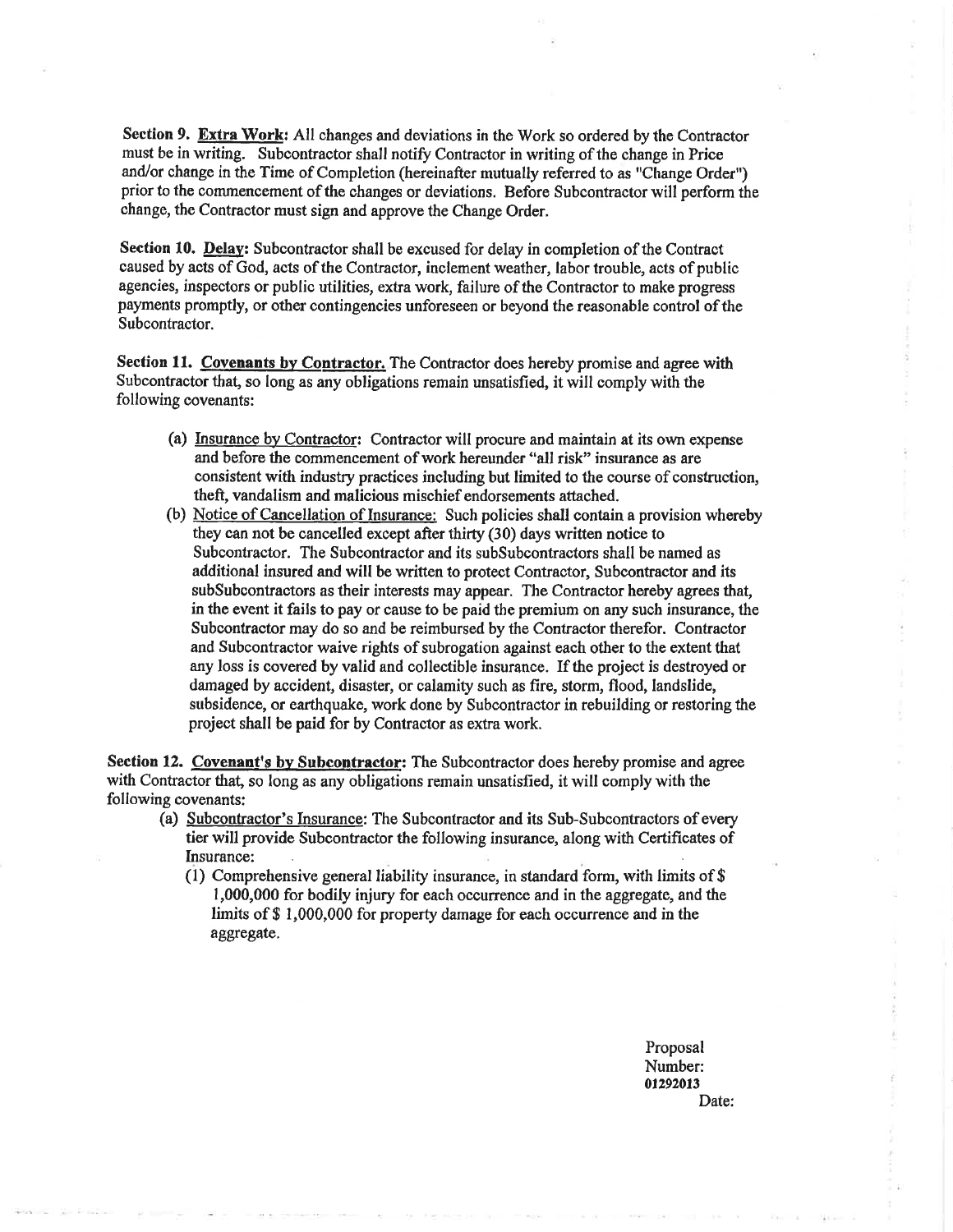01/29/2013 Contrac Page 4 t:  $of 5$ 

- (2) Automobile liability insurance in comprehensive form, including coverage for owned, hired and non-owned automobiles, with limits of \$500,000 for each occurrence and in the aggregate;
- (3) Workers compensation insurance in statutory form.

Section 13. Default: The occurrence of any one or more of the following events shall constitute an event of default under this Contract:

- (a) The Contractor shall fail to make any payment when due in accordance with Price and Terms of this Contract.
- (b) The Contractor or any other Person of the Contractor shall fail to observe or perform any of the obligations by it hereunder.
- (c) Contractor shall fail to pay any indebtedness associated with this project including default under any other contract or subcontract associated with this project.
- (d) Proceedings in bankruptcy or reorganization shall be commenced by the Contractor or shall be commenced against the Contractor and is not dismissed within 60 days.
- (e) Contractor shall commit any event of default (or fail to pay promptly any indebtedness due to Subcontractor) on any other project in which Subcontractor and Contractor have entered into.

Section 14. Remedies Upon Default: In an event of Default, the Contractor hereby agrees and consents that the Subcontractor shall have the authority to do the following until the Default is remedied:

- (a) Subcontractor shall have the right to cease Work under this Contract and may keep the job idle until all payments have been received or the Default cured.
- (b) Subcontractor shall have the right to enter the project location without notice to Contractor and retrieve and retain all goods, materials, or equipment associated with this Contract including installed goods.
- (c) Subcontractor shall have the right to interest and accrue on all monies due at a per annum rate of 18% (eighteen percent).
- (d) Subcontractor shall have the right to all fees and expenses associated with the Event of Default including but not limited to attorneys and collection efforts.
- (e) Subcontractor shall have the right to execute a mechanic's lien on said project location.
- (f) If Contractor should default in any of its obligations under this Contract, Subcontractor may recover, as damages, either reasonable value of the Work performed by Subcontractor, or the balance of the Price plus any other damages sustained as a result of Contractors Default.
- (g) LIQUIDATED DAMAGES: If the Contractor upon signing this Contract refuses to permit Subcontractor to proceed with the commencement or completion of the Work, Contractor realizes Subcontractor would suffer damages including loss of profit, which Subcontractor would otherwise have made on the project. It would be difficult and impractical to determine the amount of such damages, and it is therefore agreed that, in the event of such Default, Contractor will pay Subcontractor 15% (Fifteen per cent) of the Price as a liquidated damage.

Section 15. Concealed Conditions: If Subcontractor should encounter any concealed conditions that were not reasonably anticipated by Subcontractor, such as rock, concrete, or structures,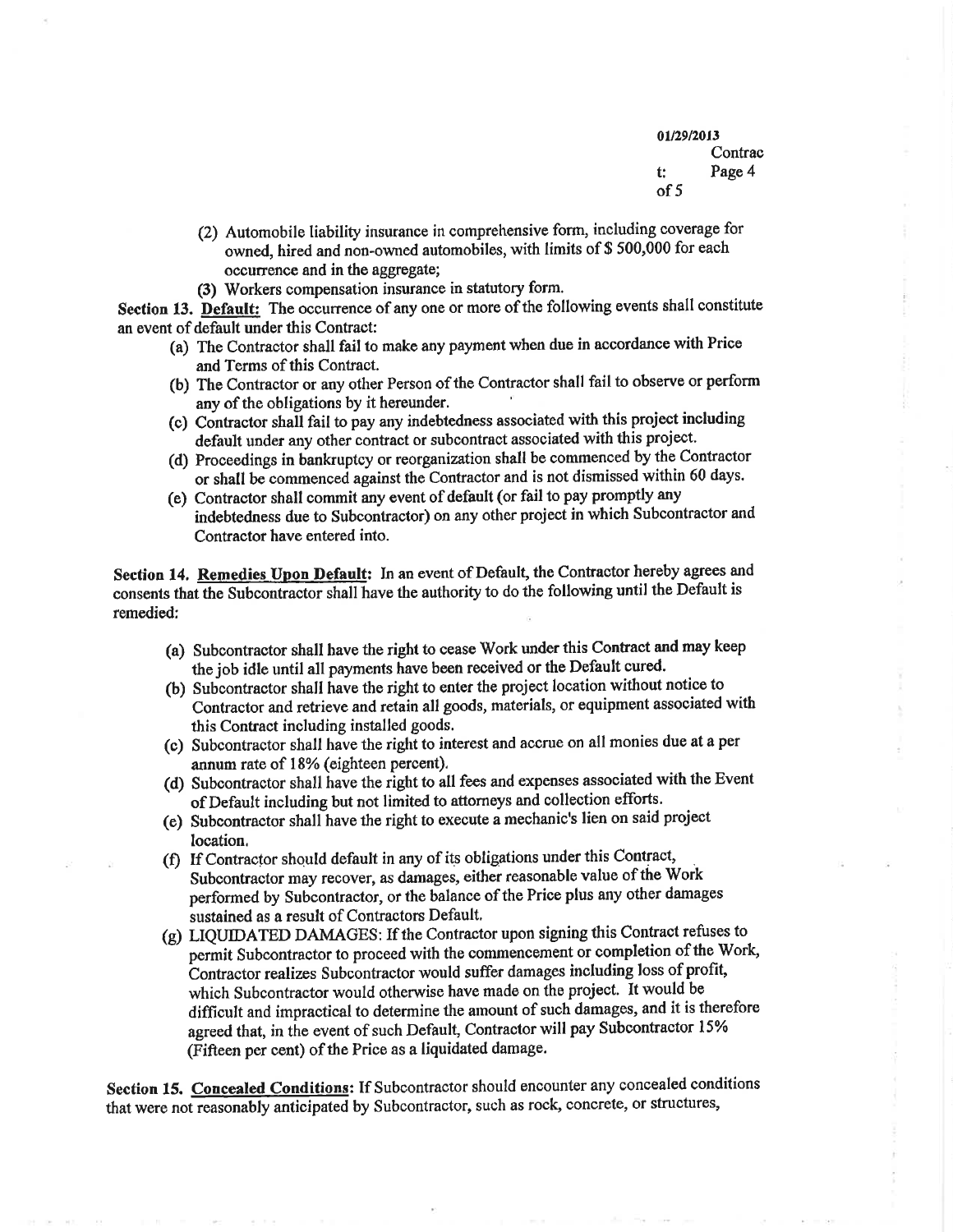Subcontractor will call such conditions to the attention of Contractor immediately, and the Price will be accordingly adjusted for such extra work.

Section 16. Arbitration: Any controversy arising out of the Work upon this Contract or the performance thereof which exceeds a sum of \$2,500.00 (two thousand five hundred dollars) shall be decided by arbitration in accordance with the Construction Industry Rules of the American Arbitration Association, for the resolution by binding arbitration. In so agreeing, the parties expressly waive their right to a jury trial on any issues and further agree that the award of the arbitrator shall be final and binding upon them as though rendered by a court of law and shall be enforceable in any court having jurisdiction over the same. Each party will permit all other parties to examine and copy its records that are relevant to the dispute, and the arbitrator is empowered to enforce this agreement for inspection and copying of records.

> Proposal Number: 0129201  $\overline{\mathbf{3}}$ Date:

Contrac Page 5 t:  $of 5$ 

Section 17. Limitations: No action of any character arising out of or related to this Contract or the performance thereof shall be commenced by either party against the other more than two years after the completion or cessation of Work under this Contract.

Section 18. Attorney's Fees: In the event of litigation or arbitration arising out of this Contract or the performance thereof, the court will award reasonable attorney's fees to the prevailing party.

Section 19. Successors and Assignment: This Contract is binding on all parties who lawfully succeed to the rights or take the place of the Contractor or Subcontractor. This Contract may not be assigned by either party without prior written consent of the other.

Section 20. Severability. If for any reason any provision or provisions hereof are determined to be invalid and contrary to any existing or future law, such invalidity shall not impair the operation of or the effect those portions of this Contract which are valid.

Section 21. Section Titles. The Section Titles contained in this Contract are and shall be without substantive meaning or content of any kind whatsoever and are not a par of the Contract between the parties hereto.

Section 22. Governing Law. The validity, interpretation, and performance of this Contract shall be governed by the laws of the Commonwealth of Connecticut without reference to the conflict of laws principles.

#### THE PARTIES HAVE READ THE CONTRACT. THIS CONTRACT REPRESENTS THE ENTIRE AND INTEGRATED AGREEMENT BETWEEN THE PARTIES HERETO AND SUPERSEDES PRIOR NEGOTIATIONS, REPRESENTATIONS, OR

01/29/2013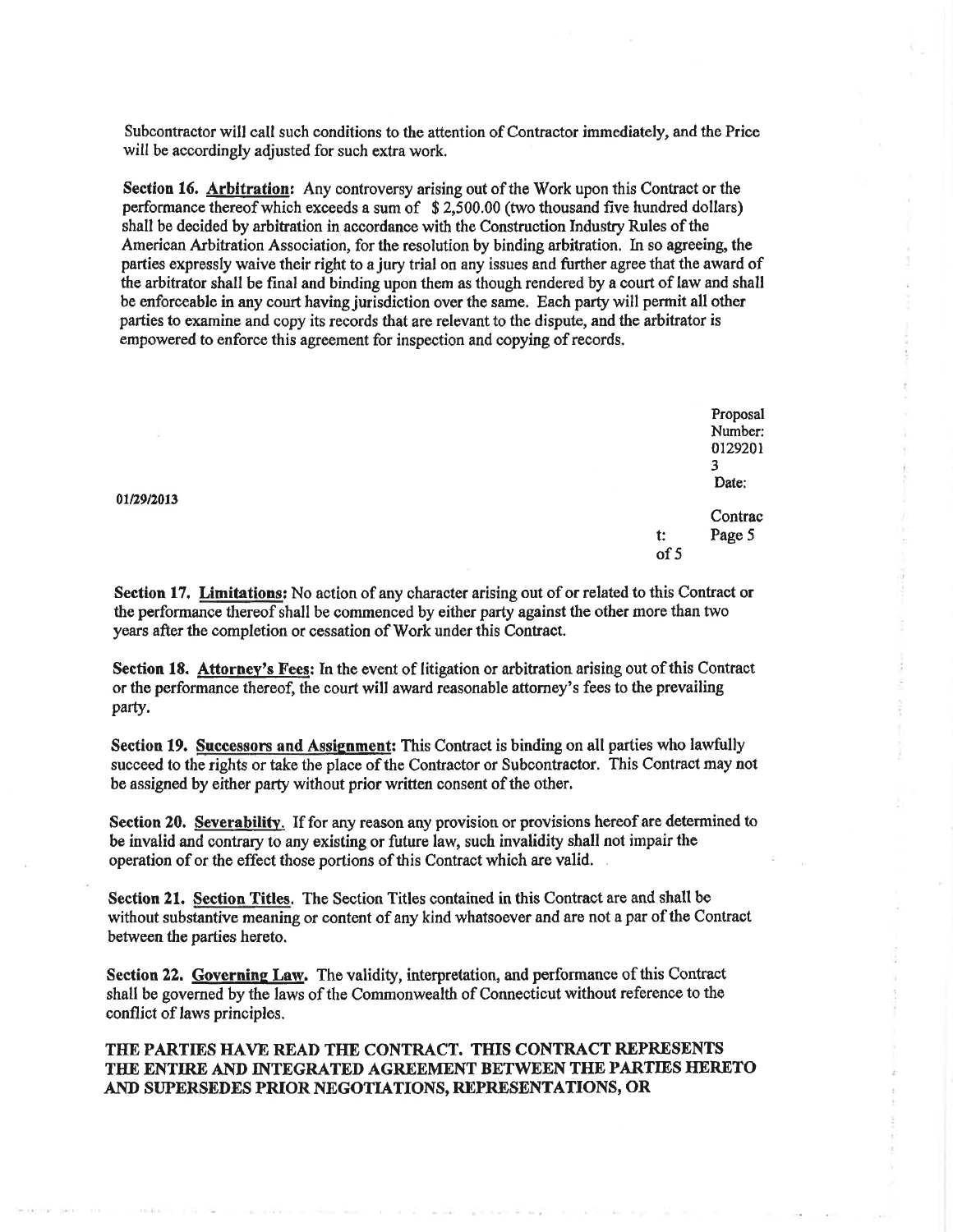### AGREEMENTS, EITHER WRITTEN OR ORAL.

The Contractor warrants that the P.O issuer or signor below has the power and authority to enter into and perform this contract to which it is a party, and to incur the obligations herein and therein provided for, and has taken all corporate action necessary to authorize the execution, delivery and performance of this Contract.

Printed Name and Title of CONTRACTOR/OWNER Acceptance Date

Signature of CONTRACTOR/OWNER

Robert J. Cannuli, PRESIDENT GLOBAL MECHANICAL, LLC. Date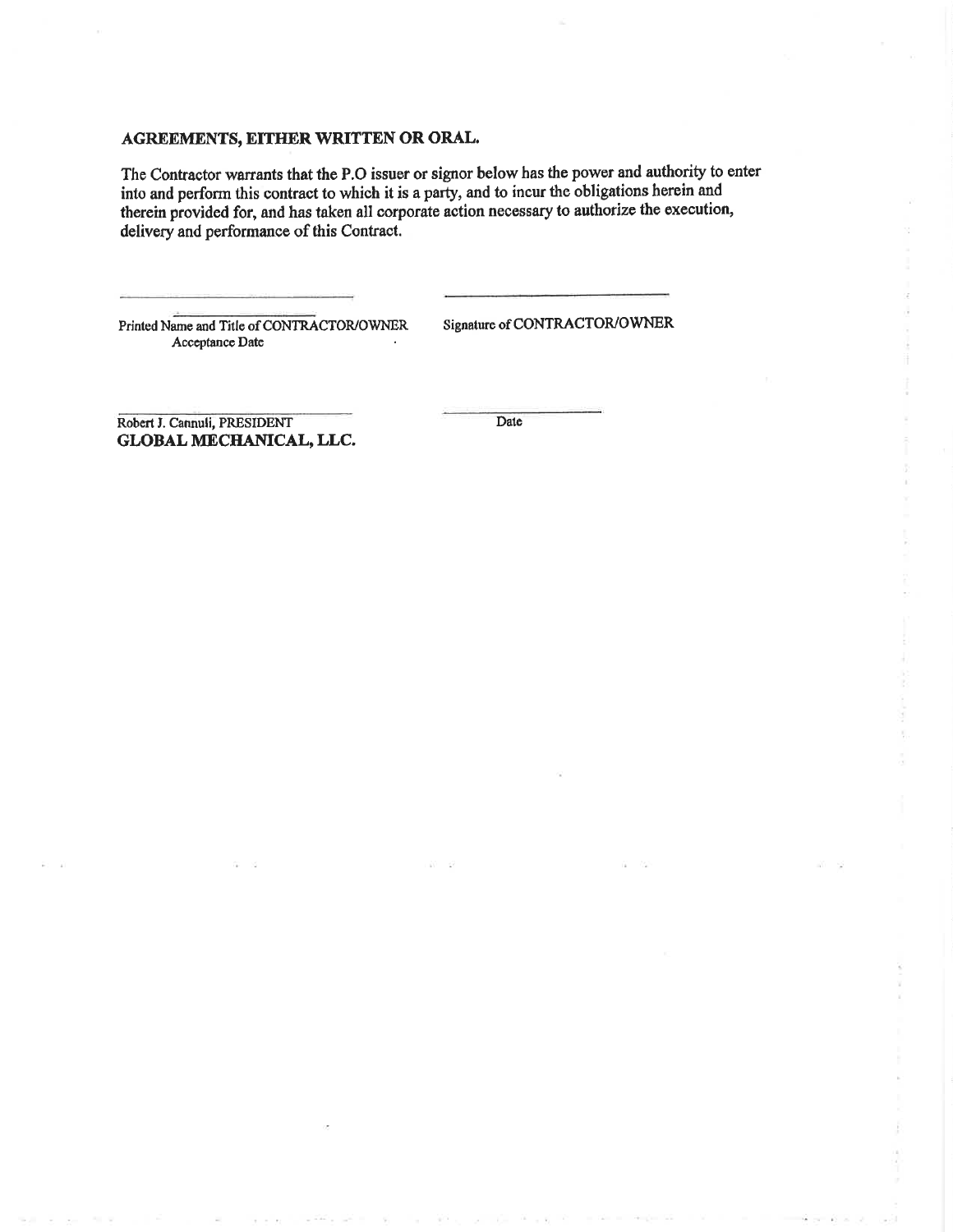

January 31, 2013

NEWTOWN BOARD OF ED. **12 BERKSHIRE ROAD** NEWTOWN, CT 06482

RE: HEAD O' MEADOW - GENERATOR WIRING BUDGET

FURNISH AND INSTALL LABOR AND MATERIALS FOR THE FOLLOWING;

- INSTALL NEW OWNER SUPPLIED A.T.S SWITCH TO REPLACE EXISTING A.T.S
- NEW CONDUIT & WIRING BETWEEN NEW GENERATOR & A.T.S SWITCH FOR POWER AND GENERATOR **CONTROLS**
- ASSESMENT OF EXISTING WIRING CONDITIONS & MINOR REPAIRS IF NEEDED
- NEW FUSIBLE DISCONNECT BETWEEN THE A.T.S & THE ELECTRICAL LOAD BEING SERVED
- TESTING OF WIRING WITH GENERATOR SUPPLIER AT START-UP

TOTAL BUDGET PRICE.........\$8,500 TO \$9,500.00

PLEASE CALL WITH ANY QUESTIONS AND THANK-YOU!

SINCERELY, **ALBERT A. CORTINA** PRES.

AUTHORIZED SIGNATURE

ACCEPTANCE OF PROPOSAL

NOTE: THIS PROPOSAL MAY BE WITHDRAWN IF NOT ACCEPTED WITHIN 30 DAYS. PLANS DATED:

PRINT NAME PAYMENT MUST BE MADE WITHIN 15 DAYS OF ORIGINAL INVOICE. ANY COSTS OF COLLECTION WILL BE THE **CUSTOMERS RESPONSIBILITY.** 

IN THE EVENT OF DEFAULT IN PAYMENT, A FINANCE CHARGE OF 1 % \$ PER MONTH (WHICH IS AN ANNUAL RATE OF 18%) WILL BE<br>CHARGED ON AMOUNTS PAST DUE 15 DAYS, PLUS ATTORNEYS FEES AND EXPENSES INCURRED BY THIS COMPANY IF SUCH ACCOUNT IS PLACED IN THE HANDS OF AN ATTORNEY FOR COLLECTION. ALL TO BE AS SPECIFIED. ALL WORK TO BE COMPLETED IN A WORKMAN LIKE MANNER ACCORDING TO STANDARD PRACTICES. ANY ALTERATION OR DEVIATION FROM ABOVE SPECIFICATIONS INVOLVING EXTRA COSTS WILL BE EXECUTED ONLY UPON WRITTEN CHANGE ORDERS, AND WILL BECOME AN EXTRA CHARGE OVER AND ABOVE THE ESTIMATE. ALL AGREEMENTS CONTINGENT UPON STRIKES, ACCIDENTS OR DELAYS BEYOND OUR CONTROL OWNER TO CARRY FIRE, TORNADO AND OTHER NECESSARY INSURANCE OUR WORKERS ARE FULLY COVERED BY WORKMEN'S COMPENSATION INSURANCE ALL ACCOUNTS ARE PLACED FOR COLLECTION WITH AN ATTORNEY 45 DAYS AFTER A DATE OF INVOICE ACCOUNTS PLACED FOR COLLECTION WILL VOID ANY AND ALL WARRANTIES.

| 102 CENTRAL AVE. BRIDGEPORT, CT 06607   |
|-----------------------------------------|
| LIC. #'S 122227/181307                  |
| PH. (203) 367-7500 - FAX (203) 367-6865 |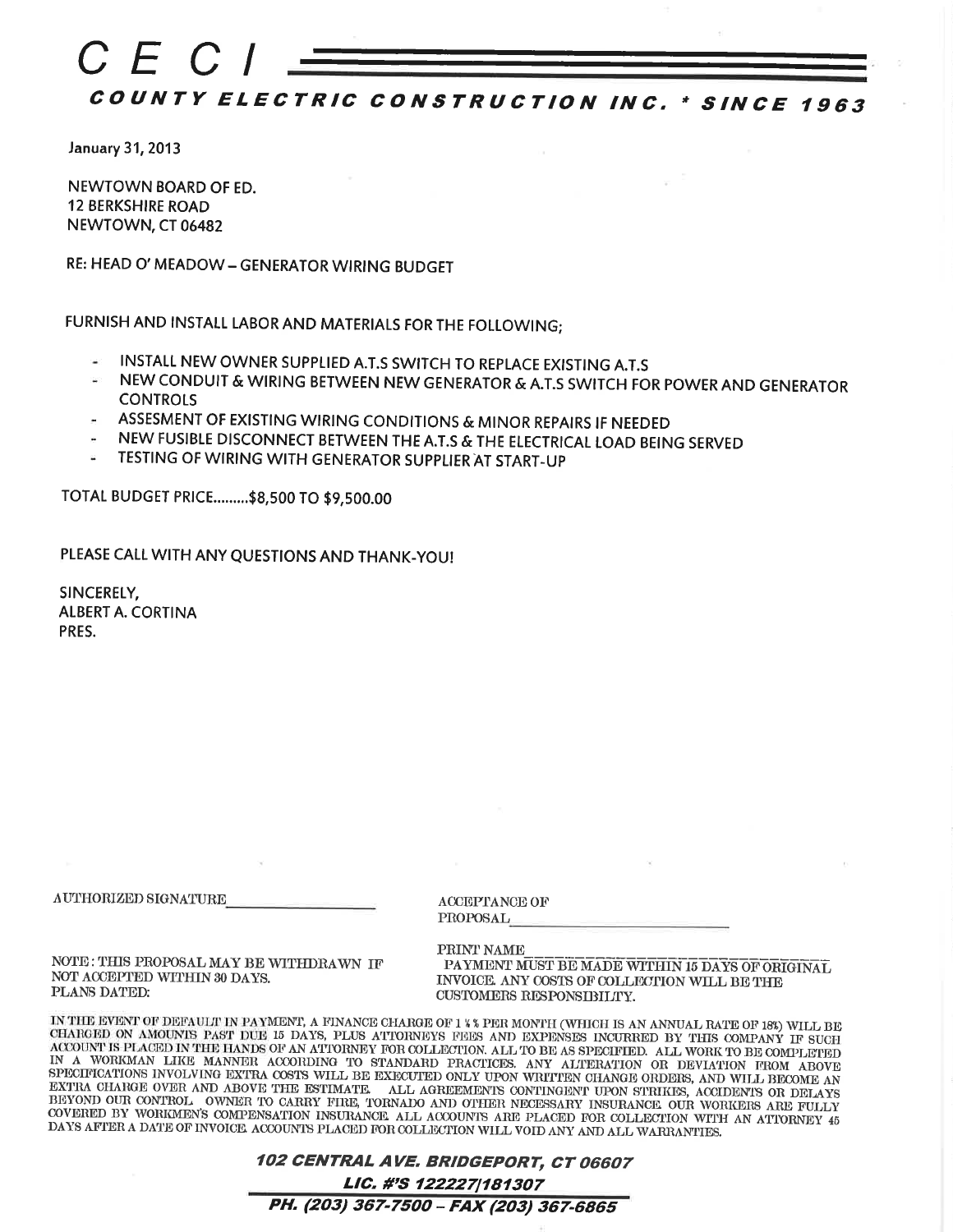#### Actual (2012) & Projected (2013) Dr.Chung "Middle" Enrollment 8/3/10



\* Not official at time of assembly

\*\* Based on 5 years of actual and 3 years of kindergarten

\*\*\* No cohort applied. Kindergarten figure from 13-14 projection